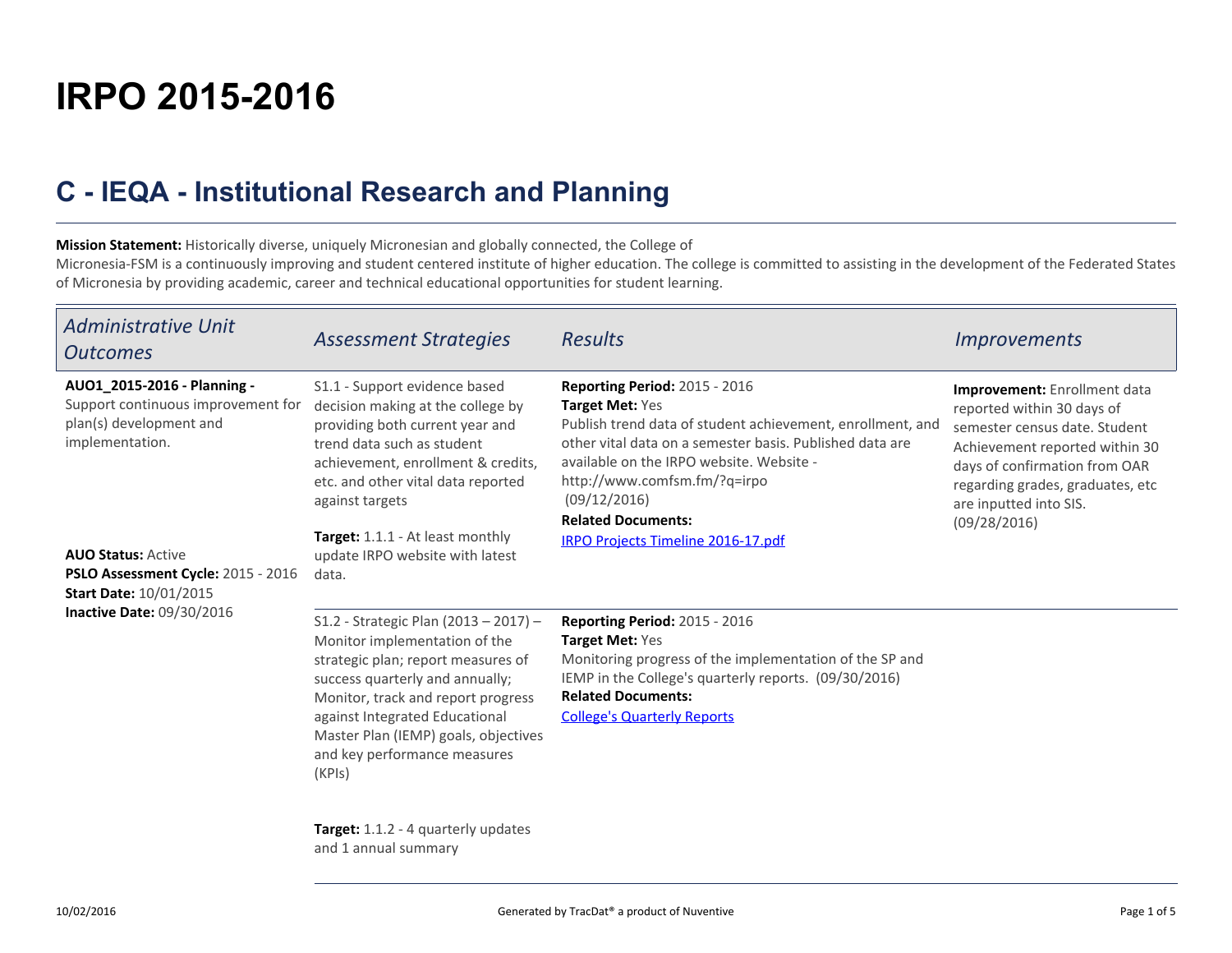| <b>Administrative Unit</b><br><b>Outcomes</b>                                                                                        | <b>Assessment Strategies</b>                                                                                                                                                                                              | <b>Results</b>                                                                                                                                                                                                                                                                    | <i>Improvements</i> |
|--------------------------------------------------------------------------------------------------------------------------------------|---------------------------------------------------------------------------------------------------------------------------------------------------------------------------------------------------------------------------|-----------------------------------------------------------------------------------------------------------------------------------------------------------------------------------------------------------------------------------------------------------------------------------|---------------------|
|                                                                                                                                      | S1.3 - Assist with planning,<br>implementation, reporting and<br>follow up to Visioning Summit 2016<br>Target: 1.1.3 - 1 summit summary<br>report and follow up reports under<br>strategic planning                       | <b>Reporting Period: 2015 - 2016</b><br>Target Met: Yes<br>IRPO assisted in organizing and moderating the Visioning<br>Summit 2016. Draft report prepared and submitted to<br>VPIEQA in September 2016. Summit report link -<br>http://www.comfsm.fm/?q=irpo-summits (09/30/2016) |                     |
|                                                                                                                                      | S1.4 - Assist grant development in<br>priority areas for the college and<br>monitor existing grants for<br>compliance with grant requirements<br>Target: 1.1.4 - Provide statistics on<br>grant assistance and monitoring | <b>Reporting Period: 2015 - 2016</b><br>Target Met: Yes<br>Assisted with 7 grant applications and monitored 3 existing<br>grants for compliance with grant requirements<br>(07/29/2016)                                                                                           |                     |
|                                                                                                                                      | S1.5 - Provide planning and training<br>assistance as needed to align<br>program and office goals, outcomes,<br>strategies to strategic plan<br>Target: 1.1.5 - 1 series on training<br>assistance                        | <b>Reporting Period: 2015 - 2016</b><br>Target Met: Yes<br>Assisted with the development of institutional priorities and<br>department outcomes/goals for the 2017 budget.<br>(09/29/2016)                                                                                        |                     |
| AUO2_2015-2016 - Research -<br>Research - Provide for research that<br>supports evidence based decision<br>making at the college.    | S2.1 - Based on program assessment<br>and program review reports from FY<br>2015 design, implement and report<br>on 2 research projects<br>Target: 2.1.1 - 2 research project<br>reports                                  | Reporting Period: 2015 - 2016<br>Target Met: No<br>Academic program reviews are being completed in<br>September 2016. (09/29/2016)                                                                                                                                                |                     |
| <b>AUO Status: Active</b><br>PSLO Assessment Cycle: 2015 - 2016<br><b>Start Date: 10/01/2015</b><br><b>Inactive Date: 09/30/2016</b> | S2.2 - Conduct a series of student<br>focus groups on follow up on<br>student satisfaction surveys.<br>Target: 2.2.1 - 1 Student satisfaction<br>survey from survey monkey                                                | <b>Reporting Period: 2015 - 2016</b><br>Target Met: Yes<br>CCSSE was administrated in Spring 2016 that provided<br>student satisfaction on a broad range of benchmarks and<br>topical issues. CCSSE link - http://www.comfsm.fm/?q=irpo-<br>ccsse-reports. (09/30/2016)           |                     |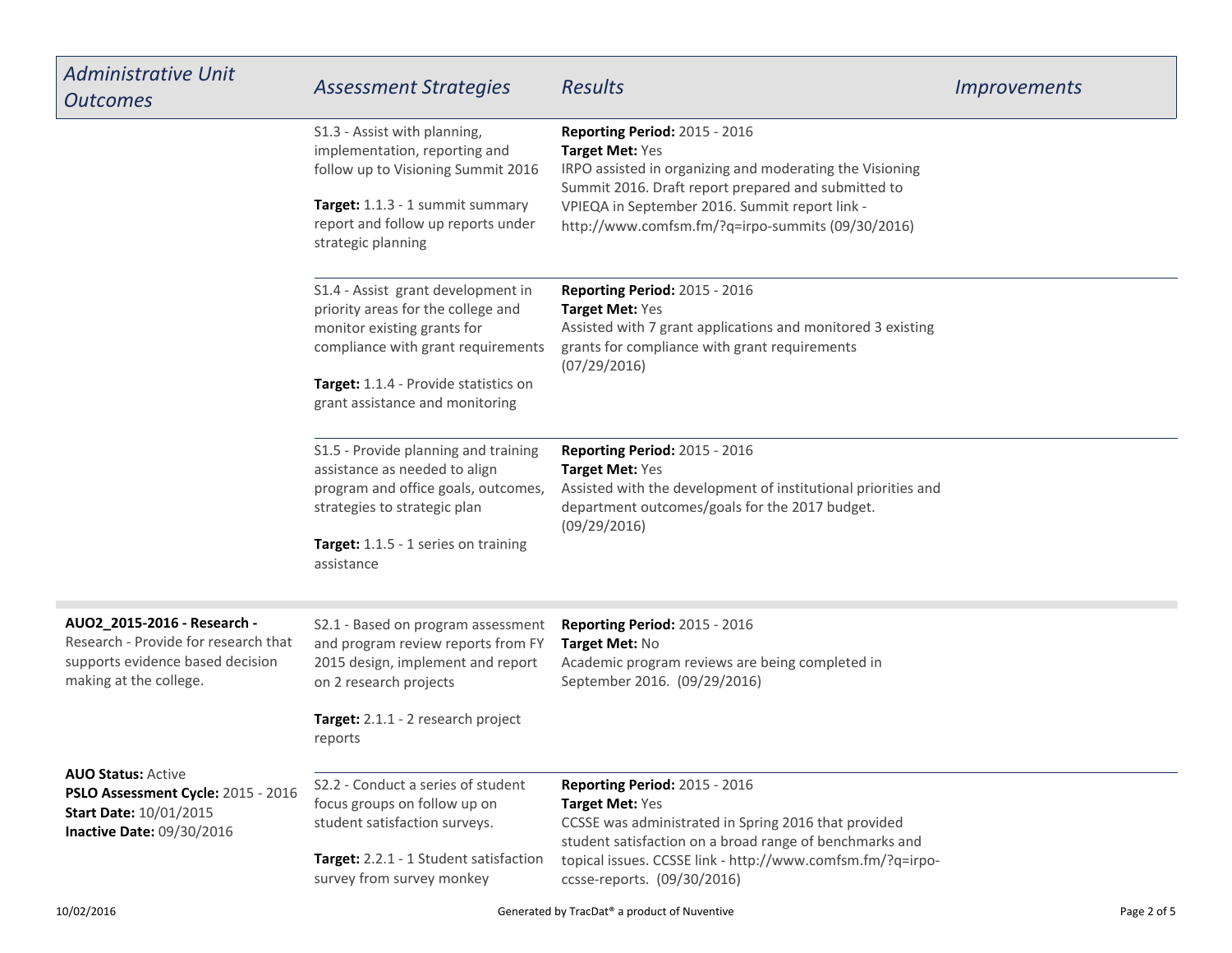| Administrative Unit<br><b>Outcomes</b>                                                                                                                | <b>Assessment Strategies</b>                                                                                                                                                                                                                                               | Results                                                                                                                                                                                                                                                                                                                                                                                                                                  | <i>Improvements</i>                                                                   |
|-------------------------------------------------------------------------------------------------------------------------------------------------------|----------------------------------------------------------------------------------------------------------------------------------------------------------------------------------------------------------------------------------------------------------------------------|------------------------------------------------------------------------------------------------------------------------------------------------------------------------------------------------------------------------------------------------------------------------------------------------------------------------------------------------------------------------------------------------------------------------------------------|---------------------------------------------------------------------------------------|
|                                                                                                                                                       | S2.3 - Coordinate preparation,<br>delivery and reporting for surveys 1)<br>CCSSE & CCFSSE, 2) Registration, 3)<br>student satisfaction, 4) graduates<br>exit; 5) Orientation; 6) faculty/staff<br>satisfaction<br>Target: 2.3.1 - Deliver and report 8<br>surveys annually | <b>Reporting Period: 2015 - 2016</b><br>Target Met: Yes<br>(1) CCSSE & CCFSSE: - Complete CCSSE/CCFSSE survey in<br>Spring 2016<br>(2) Registration/Student Satisfaction/Graduate<br>Exit/Orientation/Faculty/Staff Satisfaction - Reports are<br>generated on a semester basis and are available on IRPO<br>website.<br>(04/29/2016)<br><b>Related Documents:</b><br><b>CCSSE/CCFSSE Reports</b><br><b>Base &amp; and other surveys</b> |                                                                                       |
|                                                                                                                                                       | S2.4 - Provide training and assistance<br>for individual and program based<br>research<br>Target: 2.4.1 - 1 series on training<br>assistance                                                                                                                               | <b>Reporting Period: 2015 - 2016</b><br>Target Met: Yes<br>Series of meeting were conducted with office heads and<br>departments regarding data and research for the write up<br>of the self-evaluation. (09/29/2016)                                                                                                                                                                                                                    |                                                                                       |
| AUO3_2015-2016 - Evaluation -<br>Evaluation - Provide evaluation of<br>critical plans and services                                                    | S3.1 - Conduct annual evaluations of<br>strategic plan.                                                                                                                                                                                                                    | Reporting Period: 2015 - 2016<br>Target Met: Yes<br>Prepared and submitted report to VPIEQA. (09/29/2016)                                                                                                                                                                                                                                                                                                                                |                                                                                       |
| <b>AUO Status: Active</b><br>PSLO Assessment Cycle: 2015 - 2016<br><b>Start Date: 10/01/2015</b>                                                      | Target: 3.1.1 - 100% - 1 annual<br>evaluation                                                                                                                                                                                                                              |                                                                                                                                                                                                                                                                                                                                                                                                                                          |                                                                                       |
| Inactive Date: 09/30/2016                                                                                                                             | S3.2 - Assist with planning and<br>evaluation of 1 college policy<br>Target: 3.2.1 - 100% - 1 College<br>policies                                                                                                                                                          | <b>Reporting Period: 2015 - 2016</b><br>Target Met: No<br>Activities deferred to 2016 due to conflicts with preparation<br>of the self-evaluation and visiting team. (09/29/2016)                                                                                                                                                                                                                                                        | Improvement: IRPO will evaluated<br>the selected policies in 2016-17.<br>(09/29/2016) |
| AUO4_2015-2016 - Data & Reporting<br>- Data & Reporting - Provide and<br>distribute widely critical data needed<br>for evidence based decision making | S4.1 - a) Prepare and distribute 1)<br>semester reports, 2) quarterly<br>reports, 3) annual report for internal<br>and external consumption, 4) IPEDS                                                                                                                      | <b>Reporting Period: 2015 - 2016</b><br>Target Met: Yes<br>1) Semester Reports - 100% complete - Fall 2015/Spring<br>2016/Summer 2016 - Reports are available under IRPO 's                                                                                                                                                                                                                                                              |                                                                                       |
| 10/02/2016                                                                                                                                            |                                                                                                                                                                                                                                                                            | Generated by TracDat® a product of Nuventive                                                                                                                                                                                                                                                                                                                                                                                             | Page 3 of 5                                                                           |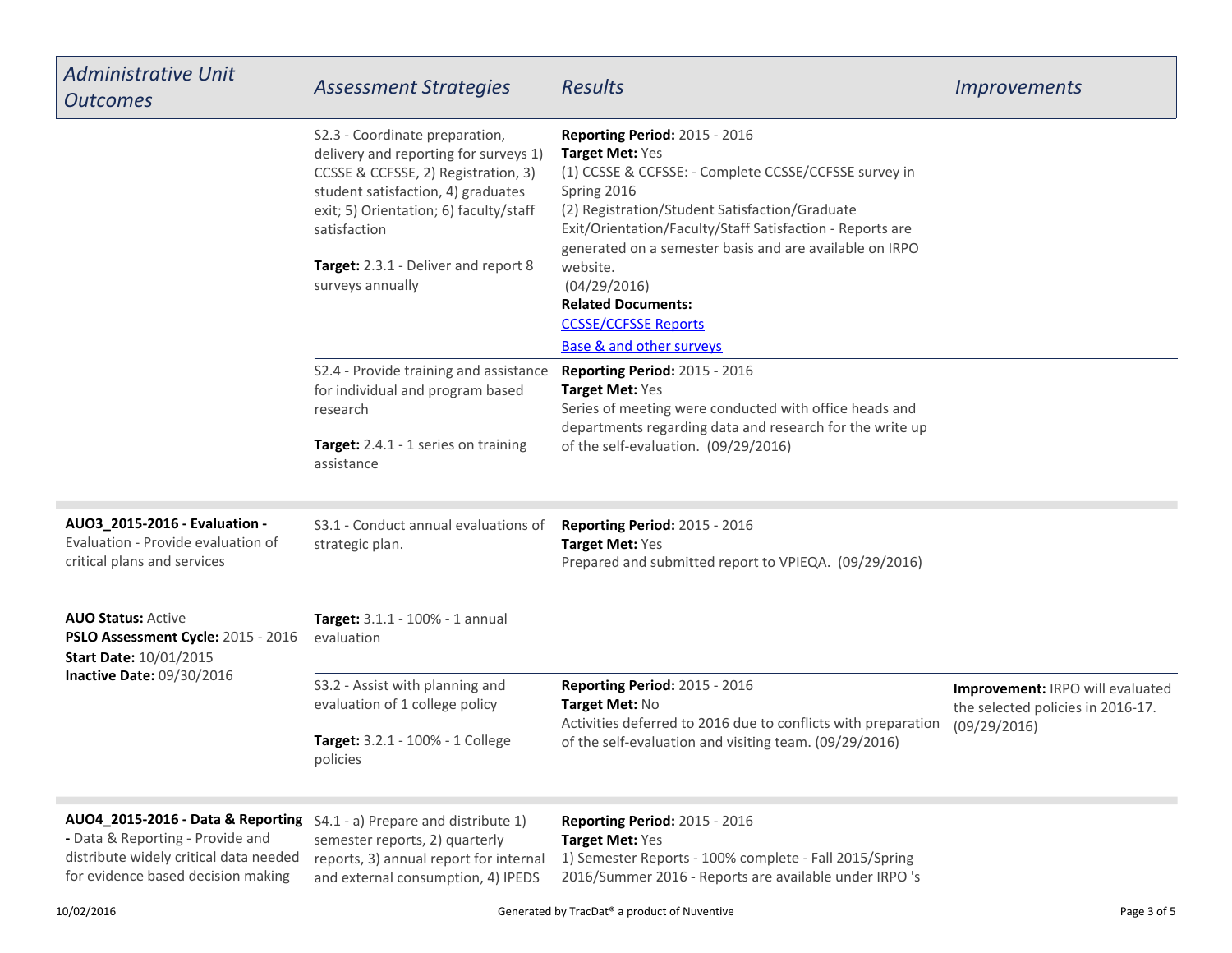| Administrative Unit<br><b>Outcomes</b>                                                                                        | <b>Assessment Strategies</b>                                                                                                                                                                                                                                          | <b>Results</b>                                                                                                                                                                                                                                                                                                                                           | <i><u><b>Improvements</b></u></i> |
|-------------------------------------------------------------------------------------------------------------------------------|-----------------------------------------------------------------------------------------------------------------------------------------------------------------------------------------------------------------------------------------------------------------------|----------------------------------------------------------------------------------------------------------------------------------------------------------------------------------------------------------------------------------------------------------------------------------------------------------------------------------------------------------|-----------------------------------|
| <b>AUO Status: Active</b><br>PSLO Assessment Cycle: 2015 - 2016<br><b>Start Date: 10/01/2015</b><br>Inactive Date: 09/30/2016 | fall, winter and spring reports and<br>distribute key data internally and<br>externally; enhance reporting of<br>data for the college and comparison<br>data with similar colleges; and 5)<br>Provide periodic "Did You Know"<br>data of high interest to the college | website (Semester Summary Data Reports).<br>2) Quarterly Reports 75% completed - IRPO prepared and<br>submitted (3) COM-FSM President's Report to the FSM<br>Presidents. (Note: 4th quarter report is due in mid October<br>2016 and will be added to this report to reach 100%<br>(complete).                                                           |                                   |
|                                                                                                                               | Target: 4.1.1 - 90% of reports will be<br>distributed with in time frame: 3<br>semester data reports, 4 quarterly<br>report, 1 annual report, and 3 sets<br>of IPEDS reports                                                                                          | 3) IPEDS - 100% complete - IRPO locked the IPEDS Winter<br>2016 surveys by February 9, 2016. Note: Preliminary Data<br>will be available in the IPEDS Data Center in mid September<br>2016.                                                                                                                                                              |                                   |
|                                                                                                                               |                                                                                                                                                                                                                                                                       | (09/30/2016)                                                                                                                                                                                                                                                                                                                                             |                                   |
|                                                                                                                               |                                                                                                                                                                                                                                                                       | Reporting Period: 2015 - 2016<br>Target Met: Yes<br>1) Semester Reports - 100% Complete - Reports prepared<br>and posted under IRPO website.<br>2) Quarterly Reports - 100% Complete by September 30,<br>2016 (End of year)- Quarterly reports prepared and<br>submitted.<br>3) IPEDS - 100% Complete. 2015-2016 data collection<br>reviewed and locked. |                                   |
|                                                                                                                               |                                                                                                                                                                                                                                                                       | (09/30/2016)                                                                                                                                                                                                                                                                                                                                             |                                   |
|                                                                                                                               | S4.2 - Respond to data request and<br>needs of the college and programs<br>Target: 4.2.1 - 90% of data request<br>response within 3 days                                                                                                                              | Reporting Period: 2015 - 2016<br>Target Met: Yes<br>IRPO logs all requests. All data requests are prepared and<br>sent within three working days. Data request log sheet link -<br>https://docs.google.com/document/d/1x8Rcgnq-<br>CVLnSelCKCxSV0OXqeLjiJjUuk84q3nqTcw/edit?usp=sharing                                                                  |                                   |
|                                                                                                                               |                                                                                                                                                                                                                                                                       | (09/30/2016)                                                                                                                                                                                                                                                                                                                                             |                                   |
|                                                                                                                               | S4.3 - Continually update the IRPO                                                                                                                                                                                                                                    | <b>Reporting Period: 2015 - 2016</b>                                                                                                                                                                                                                                                                                                                     |                                   |